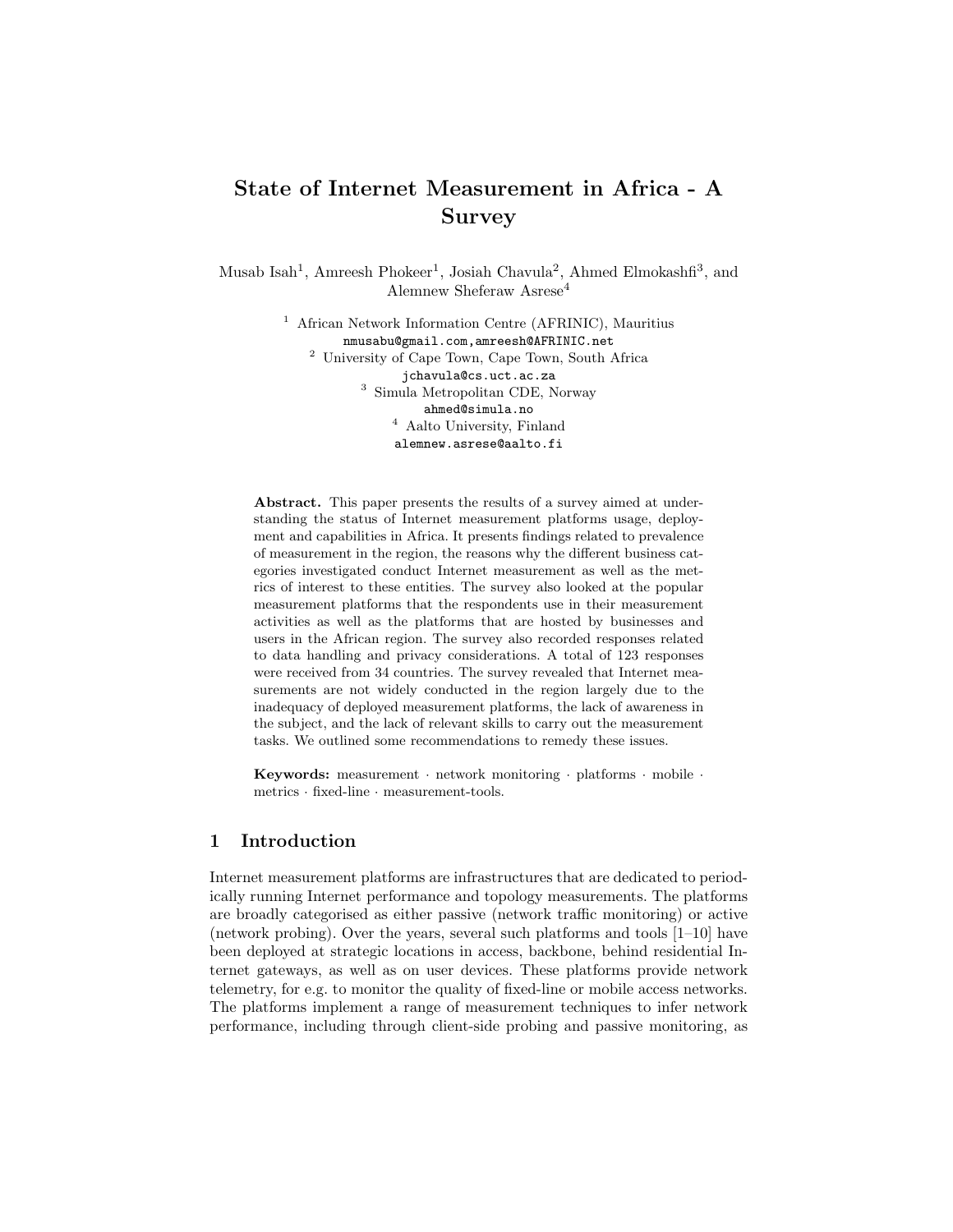well as through remote probing architectures. Remote probing of fixed-line access networks, for instance, is done by injecting packets and using responses received from residential gateways to infer broadband link characteristics [11].

A number of these platforms provide software-based solutions and include Netalyzr [6], SpeedChecker<sup>5</sup>, Ookla SpeedTest<sup>6</sup>, Glasnost [9], and ShaperProbe [10], all of which provide a software interface for end users to measure broadband performance. The Netalyzr tool, communicates with a collection of servers to measure key network performance and diagnostic parameters from the perspective of the broadband user.

The hardware-based platforms, on the other hand, use dedicated devices – often termed probes – to run both user-defined measurements or pre-defined measurements with minimal end-user participation. Internet users tend to voluntarily host these probes for the benefit of being able to monitor, among other things, whether their network providers indeed adhere to the advertised service offerings. Internet Service Providers (ISPs), on the other hand, tend to use the data from such platforms to identify and address problems in its eyeball network, as well as to evaluate the Quality of Service (QoS) experienced from their customers' perspective. Popular among these hardware-based platforms are RIPE Atlas [1] and PerfSONAR [3]. RIPE Atlas is a distributed measurement infrastructure deployed by the RIPE NCC and consists of small hardware probes and larger server-like anchors. The hardware probes run active measurements to determine network connectivity and global reachability, whereas the anchors serve as dedicated servers that can act as sources and sinks for the network measurement traffic. Similarly, PerfSONAR is a network monitoring framework focused on measuring end-to-end performance for paths crossing multi-domain networks.

Other systems have been developed mostly for local wireless and mobile networks. Some of the popular mobile platforms include Netradar [5], Portolan [8], MySpeedtest [12], and more recent platforms include Nornet [13], MONROE [7] and LiveLab [14]. Netradar, for instance, is a crowd-based mobile measurement platform that measures link capacity of cellular networks from smartphones and tablets.

While many of these measurement platforms and tools produce the expected results and have gained substantial deployments in many parts of the globe, their availability in Africa and other parts of the developing world still lags. For example, M-Lab has only seven live servers in Africa. Given the limited number of measurement vantage points and limited network resources in Africa, data regarding the Africa's Internet operations remains limited. Generating this high fidelity data could be achieved with the deployment of these measurement probes and conducting short and long term measurement campaigns. These activities will give the Internet community a good understanding of the peculiarities of Africa's Internet, which is a key towards building technologies and solutions that will spread the use of Internet in the region by making it cheaper, easily accessible to all, and fast enough.

<sup>5</sup> https://www.speedchecker.com/speed-test-tools/

 $6$  www.speedtest.net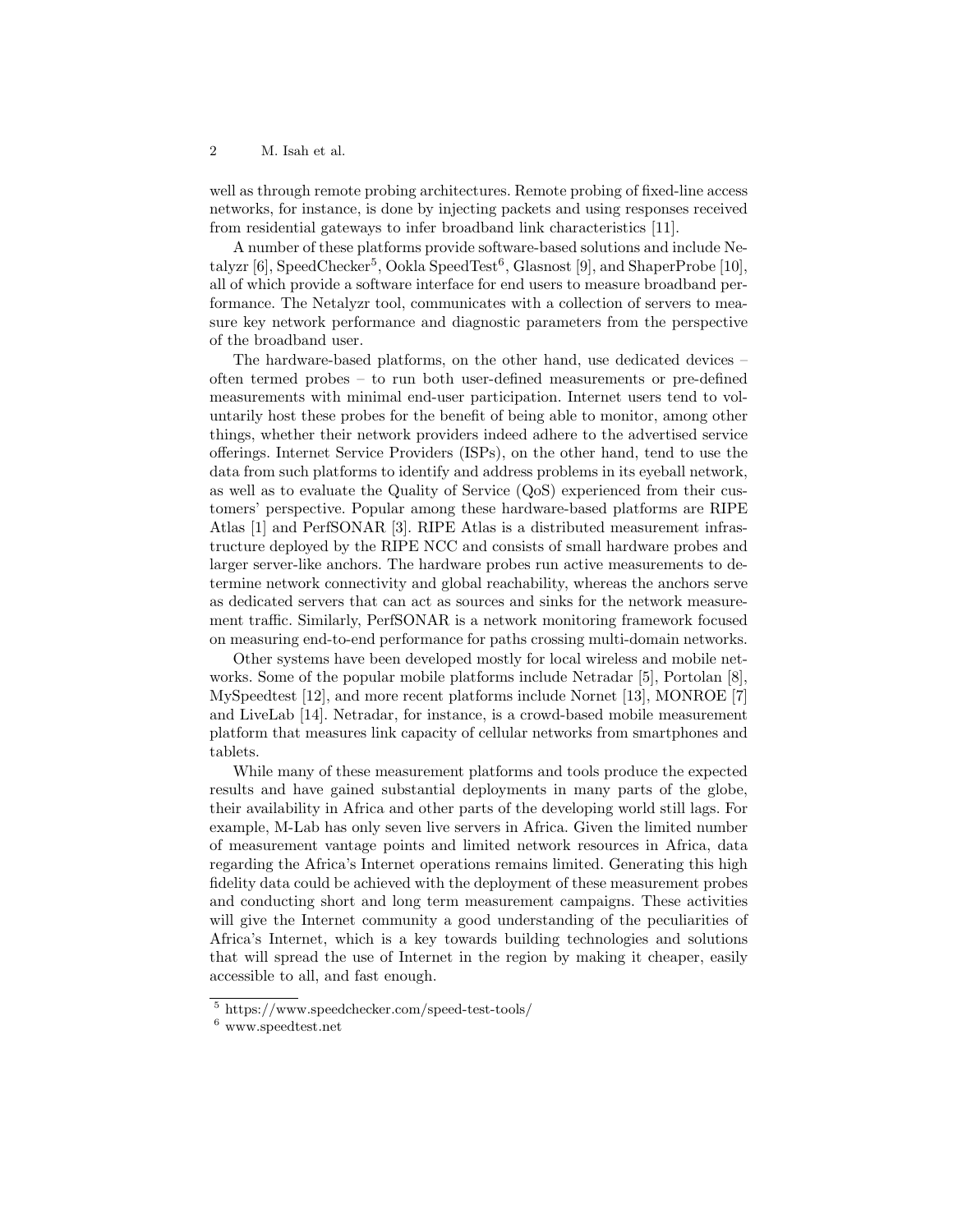This paper seeks to establish the awareness and extent to which the various measurement tools and platforms are being adopted and used by various players in Africa's Internet ecosystem. Hence an online survey was instituted and responses collected from different categories of users in the region. The authors found a lack of interest in carrying out measurement by Africa's Internet community as well as a lack of awareness and skills necessary to run a successful measurement campaign. A number of suggestions to remedy the issues discovered were outlined in the conclusion section including the need for Internet bodies and groups to intensify awareness campaigns and increase the number of Internet skills acquisition workshops on Internet measurement as well as the need for the Internet community to host more probes and keep the devices running at all times.

# 2 Related Work

Recently, there has been a growing interest in measuring different aspects of Internet connectivity and performance in Africa. Gilmore et al. [15] conducted one of the first studies to characterise African Internet connectivity. Using traceroutes, they mapped Internet connectivity from South Africa to all IP blocks that are allocated by  $\text{AFRINIC}^7$ . Later, Chavula *et al.* [16] used active network measurements to quantify the level of local peering and inter-continental traffic exchange among Africas Research and Education Networks. The study showed that, as of 2013, up to 75% of Africas inter-university traffic followed circuitous inter-continental routes, and that such traffic was characterised by latencies that were more than double those of traffic exchanged within the continent. More recently, measurement studies by Fanou et al. [17, 18] offered a wider view of the AS level topology interconnecting African ISPs using data collected in 2014 from RIPE Atlas probes located in African countries. They highlighted an extreme lack of peering between African ISPs, which results in circuitous routing and consequently very high delays. Gupta et al. [19] collected traceroutes between South Africa, Kenya, and Tunisia to investigate the interconnectivity between African ISPs. The study underscored the poor connectivity between African ISPs and that most of them were more likely to be present at European IXPs than regional IXPs. This resulted in circuitous routing paths and consequently higher round trip delays. Livadariu et al. [20] leveraged RIPE RIS and Routeviews data to examine IPv6 adoption in Africa.

Another wave of studies focused on performance. Chetty et al. [21] studied the performance of mobile and fixed broadband connectivity in South Africa and underscored the importance of peering decisions. Zaki et al. [22] measured webpage loading performance for users in Ghana and found that DNS resolution delay is the largest contributor. Recently, Formoso et al. [23] used measurements collected by SpeedChecker to quantify inter-country latency in Africa while Fanou et al. [24] employed RIPE Atlas to dissect the web ecosystem in Africa revealing

<sup>7</sup> AFRINIC is the Regional Internet Registry for Africa and the Indian Ocean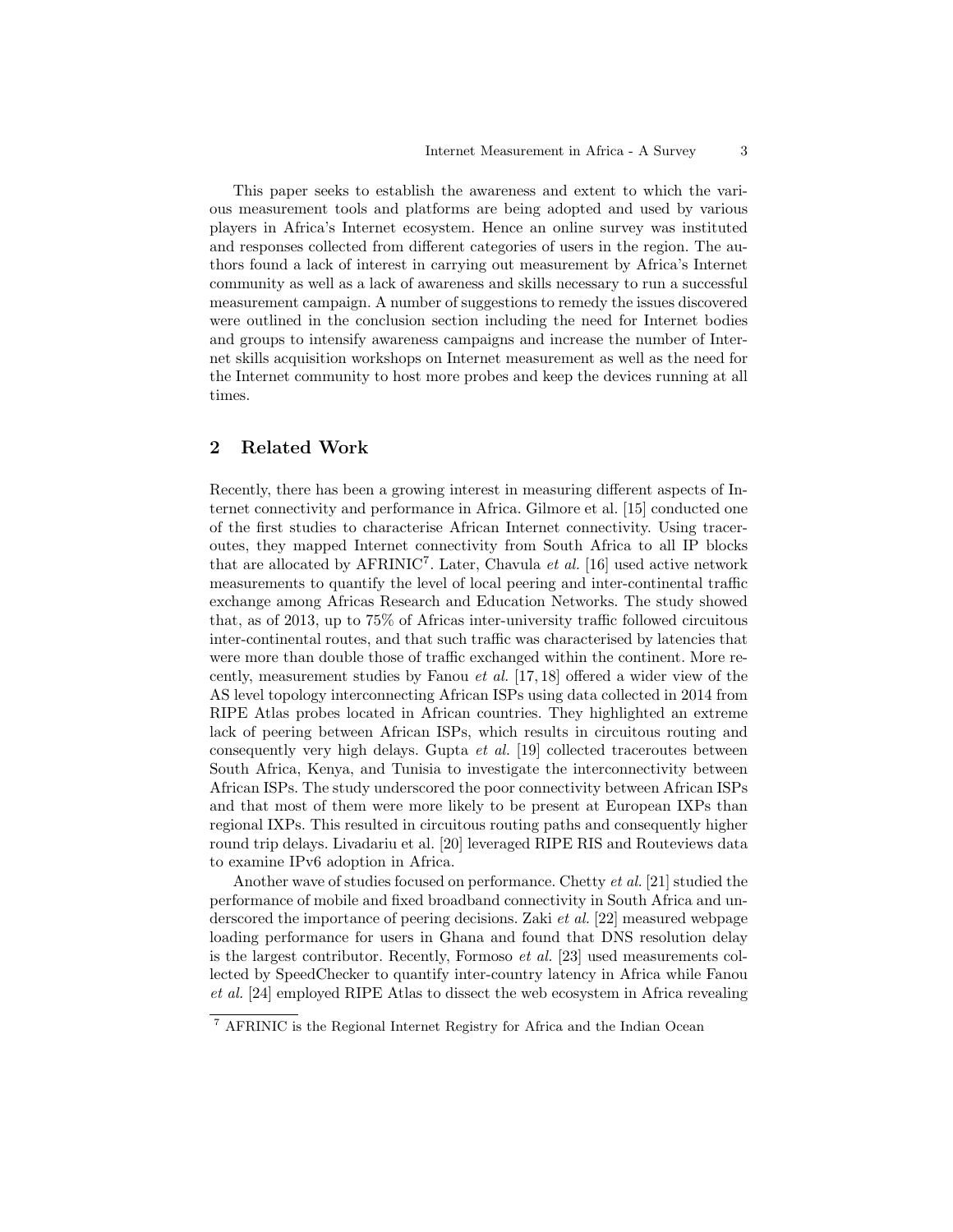that most of the content accessed by users in Africa is still served from outside the continent. With regards to application-level measurements, Phokeer et al. [25] ran a quality of experience (QoE) measurement study on local news website in Africa and found that most of Africa's local content is actually hosted in remote locations.

In terms of studying measurement infrastructure and tools, Bajpai et al. [26] and Goel et al. [27] have provided notable surveys. Bajpai et al. [26] detailed a taxonomy of measurement platforms on the basis of deployment use cases, and analysed the coverage and scale of of measurement tools. Goel et al. [27] focused on mobile measurement tools and examined approaches to end-to-end mobile network performance measurement. They compared the available tools, highlighting their weaknesses and limitations in meeting the needs of developers, researchers, network operators, and regulators.

While the previous surveys [26, 27] largely focused on the technology, our study sheds new light by focusing on the users' understanding and awareness of the measurement infrastructure, as well as highlighting measurement infrastructure that is potentially deployed within corporate networks and largely hidden from the research community. In addition, while it is clear that the previous measurements in Africa have largely drawn upon existing platforms like RIPE Atlas, SpeedChecker and Routeviews or small scale local setups, Africa-grown platforms are notably absent. Furthermore, there is a clear gap when it comes to measuring the performance of mobile broadband both in terms of studies and measurements infrastructures. This is unfortunate, given that most Internet access in Africa is mobile.

As the efforts to understand Africa's Internet intensifies, there is a need to find out more information about the platforms that enable the assessment of the Internet in the region and how these tools are utilised. Hence, the survey was conducted with a number of objectives in mind. Firstly, to improve the current understanding of Internet performance measurement in Africa. Secondly, to establish the state of Internet measurement platforms availability, capabilities, and challenges in the continent. And finally, to establish a good understanding of the needs of the African Internet community in terms of Internet measurement.

# 3 Survey Description

The online survey was run for the period of eight weeks between 2019-02-28 and 2019-04-14. It was made up of 31 questions and a total of 234 responses were received from 34 African countries.

#### 3.1 Survey Sections

The survey opening section was made up of questions related to the respondents' country and their business/network category. This was followed by the "General section" – the first of five major sections – where we collected data about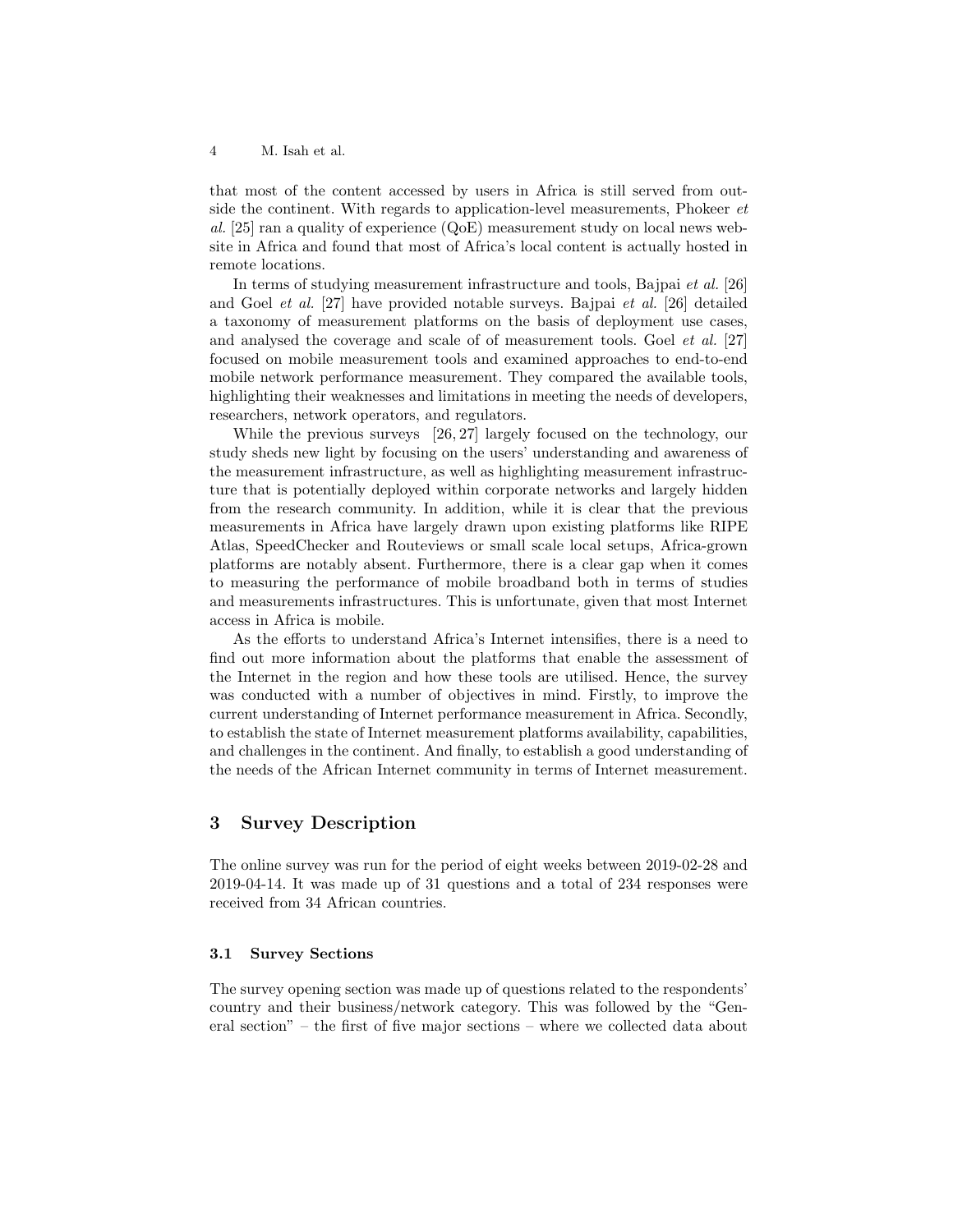whether a business runs any measurement campaign or not and the related detail if campaign is currently running/was run in the past. The next four sections included "Metrics section", where we established the relevant metrics important to the different businesses; "Data Handling section", which established the type of data collected, the duration of the data collection, methods used to process, store, and report the data, etc.

The "Measurement Infrastructure" section asked questions about Internet measurement tools hosted/used by the networks and the respondents' level of satisfaction with the available tools. The last section is termed "Conclusion", where open-ended questions were asked including any remarks the respondents have as related to Internet measurement in the African region.

#### 3.2 Collected Data and Cleanup

The countries where these responses came from included South Africa with 20 respondents as the first, Nigeria came second with 16, Sudan third with 8, Ethiopia and Uganda fourth with 7, while Kenya, Morocco, and Ghana came fifth with 4 responses each. These 9 countries constitute almost half the population of Africa and together with the responses from the other 24 countries, the composition gives us some confidence that our data has a continent-wide spread. The list of countries also shows that there are responses from all the 6 sub-regions of the continent<sup>8</sup>.



Fig. 1. Business Categories that Responded

The respondents also represented different business categories as shown in Fig. 1. ISPs group, which forms the bulk of the responses also comprised of Telecom Operators and Wireless Network providers. There were also responses from Academic Networks (included in this group were Academic Institutions network

<sup>8</sup> AFRINIC divides its Africa service region into 6 sub-regions, namely, Northern, Western, Central, Eastern, Southern and the Indian Ocean, https://AFRINIC.net/service-region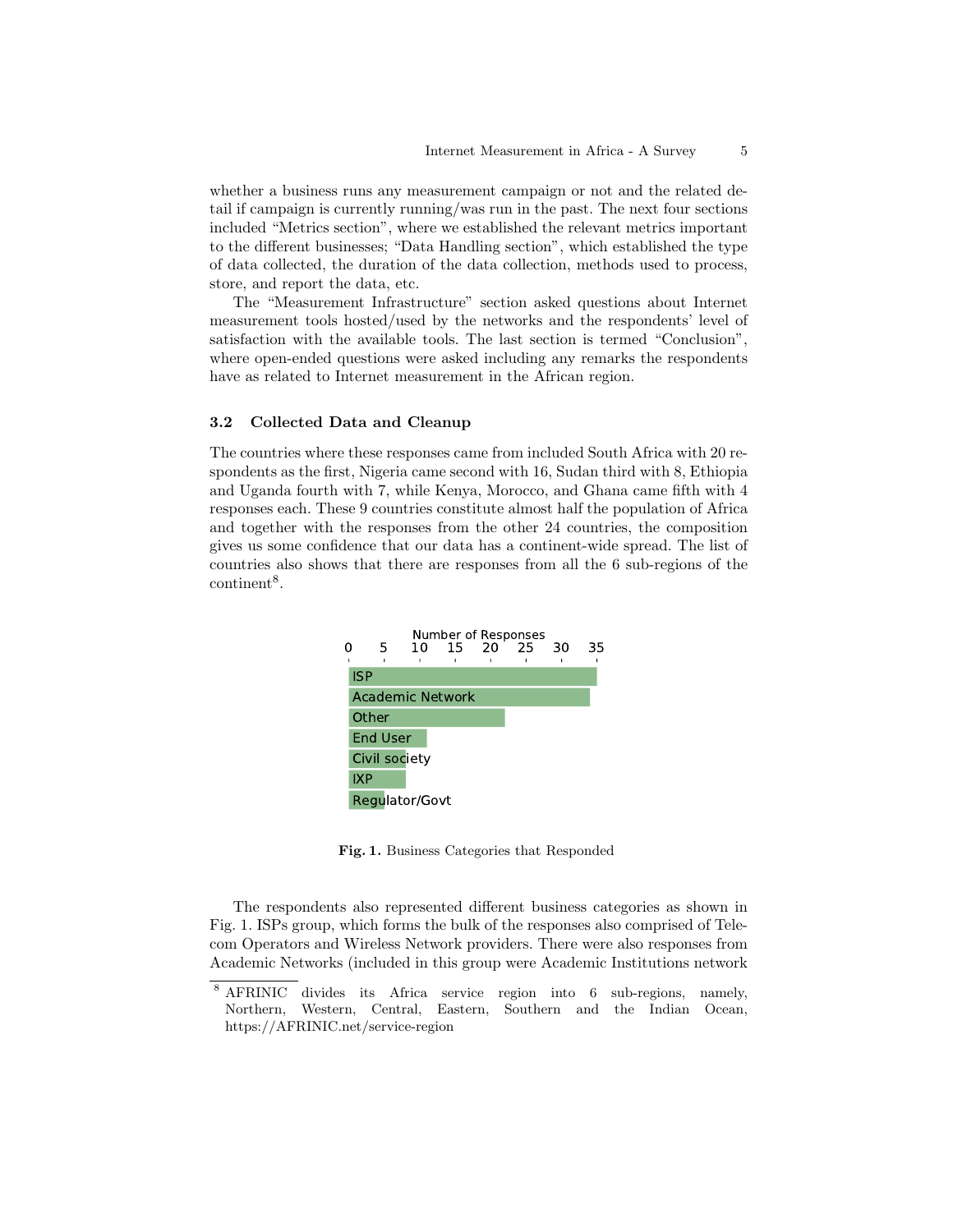and National Research and Education Networks) with the second largest number of responses. Responses were also received from Internet eXchange Points (IXP), Civil Society, Regulator/Government Agency, End-user (Home/Mobile Broadband), and the 'Other' category, which comprised of Enterprise Network, Community Network, ccTLD/DNS Operator, Data Centre, and Cable Operator.

For the purpose of cleaning, all incomplete responses from the 234 attempts were removed and 123 entries were left.

### 4 Status of Internet Measurement

In this section, the paper examines some of the responses received in relation to prevalence of Internet measurements, the purpose of running measurements, and the metrics that are important to the different businesses in the region.

### 4.1 Prevalence of Measurement

|                                                  | Total | <b>Number Running</b> |            |  |  |
|--------------------------------------------------|-------|-----------------------|------------|--|--|
| Business Category Responses Campaign Measurement |       |                       |            |  |  |
|                                                  |       | [%]                   | [%]        |  |  |
| <b>ISP</b>                                       | 35    | 7[20]                 | 24 [69]    |  |  |
| Academic Network                                 | 34    | 7[21]                 | 14 [41]    |  |  |
| IXP                                              | 8     | 1[13]                 | 4[50]      |  |  |
| Civil society                                    | 8     | 5[63]                 | 6[75]      |  |  |
| Regulator/Govt                                   | 5     |                       | 2[40]      |  |  |
| End User                                         | 11    | 36 <br>4              | [27]<br>3. |  |  |
| $\alpha$ ther                                    | 22    | 32                    | 15         |  |  |

Table 1. Internet Measurement by Business Category

As the first question related to measurement in the survey, we asked "Have you ever run any internet measurement campaign - either as a business owner or a home broadband/mobile device user?" in order to get the percentage of business running measurements in the region. Only 31 (25.20% of the) respondents answered with a YES. This small number was quite a surprise considering that the bulk of the responses, as highlighted in §3.2, came from networks that serve a lot of users and should, in theory, want to know how their networks perform. Although not intended, the question was understood by our respondents to mean measurement campaigns of some significance likely involving some specialised devices and one that ran for a good number of weeks/months.

This became apparent from two other aspects of the survey as follows. When the 31 respondents with 'YES' in the question above were later asked to provide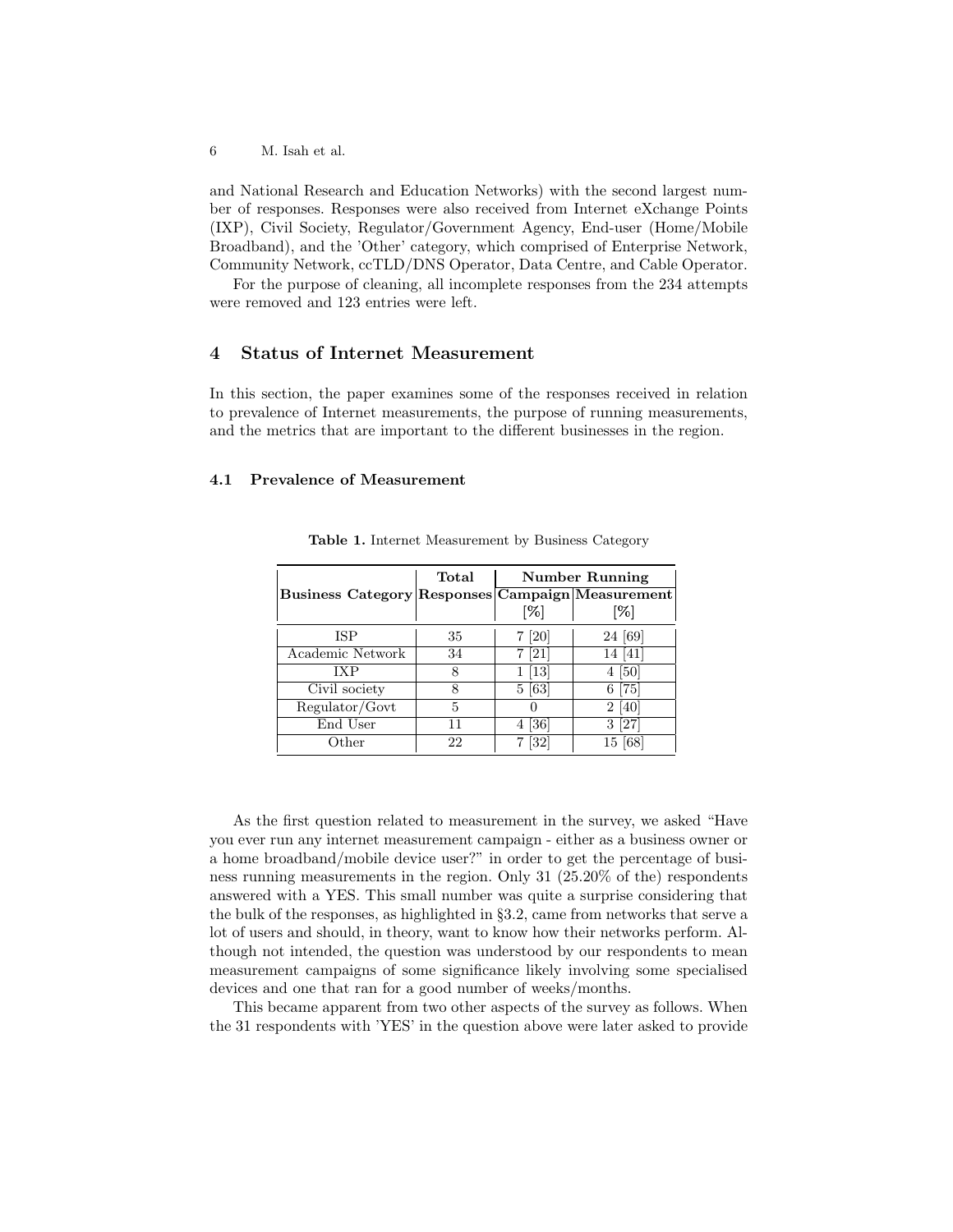

Fig. 2. The Main Purpose of Running Measurement

more detail, we received responses such as "Regular user satisfaction measurement campaign,"I have been the lead collaborator with the Open Observatory of Network Inference (OONI) on Internet censorship research in Nigeria.", "we host perfSONAR measurement nodes which are part of the Academic Network measurement probes for multidomain measurements.", and other similar responses. Secondly, when we later asked a question about performance metrics of interest and followed up with the question, "Do you collect data for the metrics selected in the previous question?" 55.28% of the 123 respondents answered positively – that they have collected some measurement data.

We could understand from the 55.28% figure that while measurement campaigns are not popular with the different business categories, a good number of the networks have conducted some Internet measurement in the past – see Table 1 for more detail.

### 4.2 Purpose of Running Measurement

Here, we try to understand what is the main purpose that the different businesses are carrying out measurements on their networks for. As highlighted in Fig. 2, about 67% of respondents said that they run measurement for network monitoring, 65% for QoS/QoE, about 45% for research, and a small percentage going for censorship and other reasons. Network monitoring and QoS being the most prevalent reason why measurements are carried out is in line with the dominant source of the survey responses, the ISPs.

Looking at the data, of the 83 respondents that selected network monitoring from the options, 29 of them are ISPs followed by Academic Networks with 21. It is also quite impressive that research comes third among the reasons why businesses conduct measurement on their network. The research option indicates that apart from the business side of measurement, there is some level of interest in Internet measurement research in the African region.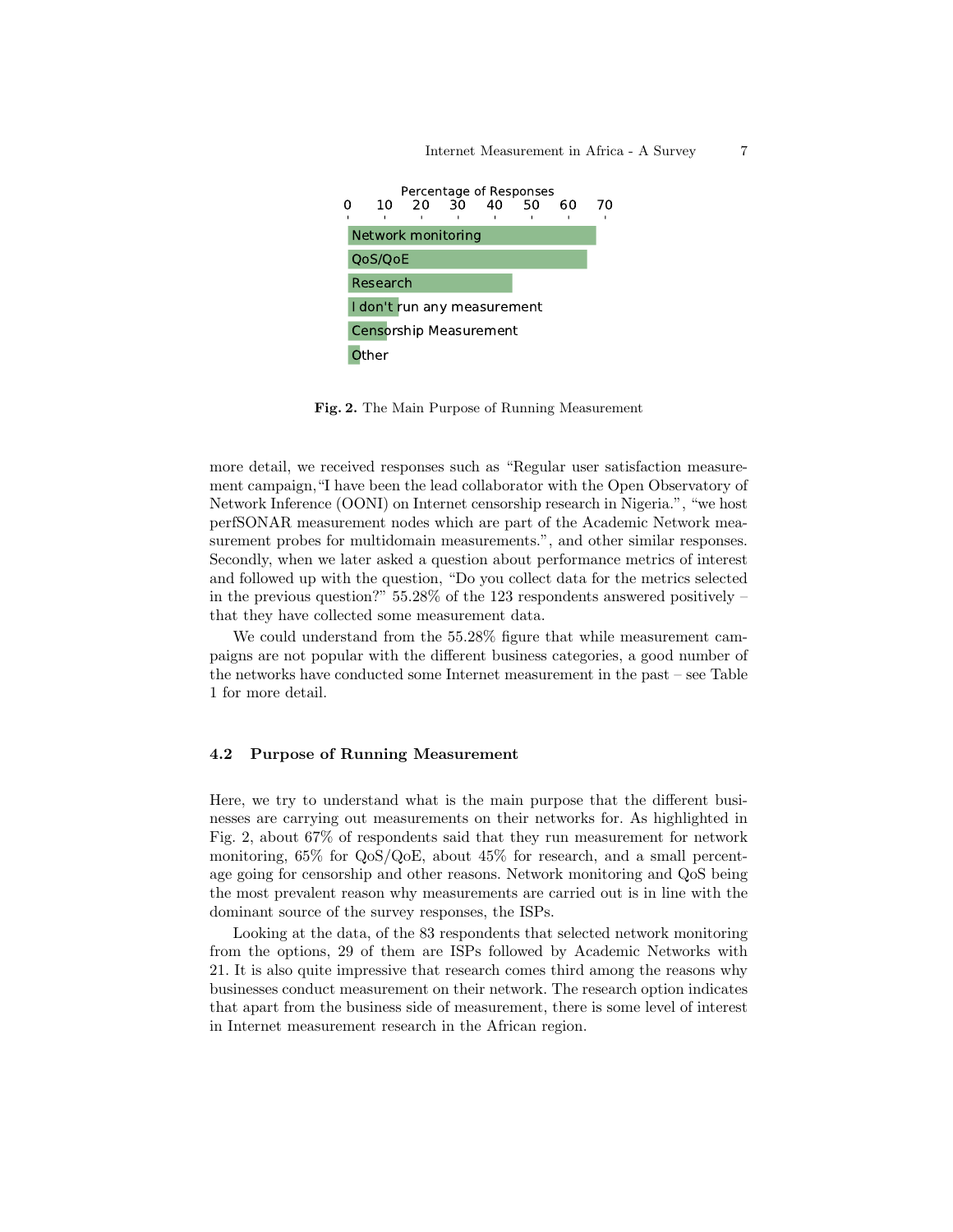#### 4.3 Metrics of Relevance

While understanding the general purpose of running measurement gives us some clue about 'why measurement' in general, we also asked a question about metrics of interest to have a better understanding of the performance parameters that are of relevance to the different business categories. It turned out that bandwidth/throughput is the most popular metric in general, chosen by 111 of the total respondents. This is followed by latency chosen by 99 respondents, route reachability, 78, and network utilisation came fifth with 75, among others. With ISPs – especially – and Academic Networks leading the survey responses, it is understandable that bandwidth and latency are the prevalent answers.

The different responses by category are shown in Fig. 3 and we could see that for some networks such as that of Civil Society, 'performance of certain applications' is more important than the second overall popular metric, latency. We could also see for 'Other' networks (such as enterprise, cable operator, community network, etc) network utilisation is of more importance than latency. It is also instructive that most of the respondents are sure of the metrics that are vital to their businesses as there were only two selections for the option 'Not sure!'.

We have also learned from the survey that data aggregation during measurement is mostly done at the country level, followed by autonomous system (AS) level, and then the point of presence level. AS level, as could be expected, is the popular level for ISPs.

# 5 Measurement Tools and Infrastructure

#### 5.1 Popular Measurement Platforms

Systems Systems: We asked the respondents about the measurement tools they use to collect data and their answers included the use of popular platforms such as RIPE Atlas and Speedchecker, the use of tools developed in-house, the use of interviews, etc. The survey question outlined six platforms, which included the two mentioned above, as well as M-Lab/NDT, CAIDA Ark<sup>9</sup>, PerfSONAR, and Bismark Nodes<sup>10</sup>, as well as an option to choose personal computer  $(PC)$ where measurement platforms were not involved. We also provided an option, 'Other,' where respondents could type the name of a measurement tool(s) they used on their network.

We counted more than 30 different measurement systems mentioned in the 'Other' section. The measurement systems were mostly PC software/web-based including, Uptime Robot, Netflow, View response PRTG, MRTG, Cacti, WANkiller, etc. This explains why the option PC was the most popular choice from the list as shown in Table 2. The different platforms/systems chosen as the responses indicate the diverse nature of the tools deployed for Internet measurement in the region.

<sup>9</sup> http://www.caida.org/projects/ark/

<sup>10</sup> http://projectbismark.net/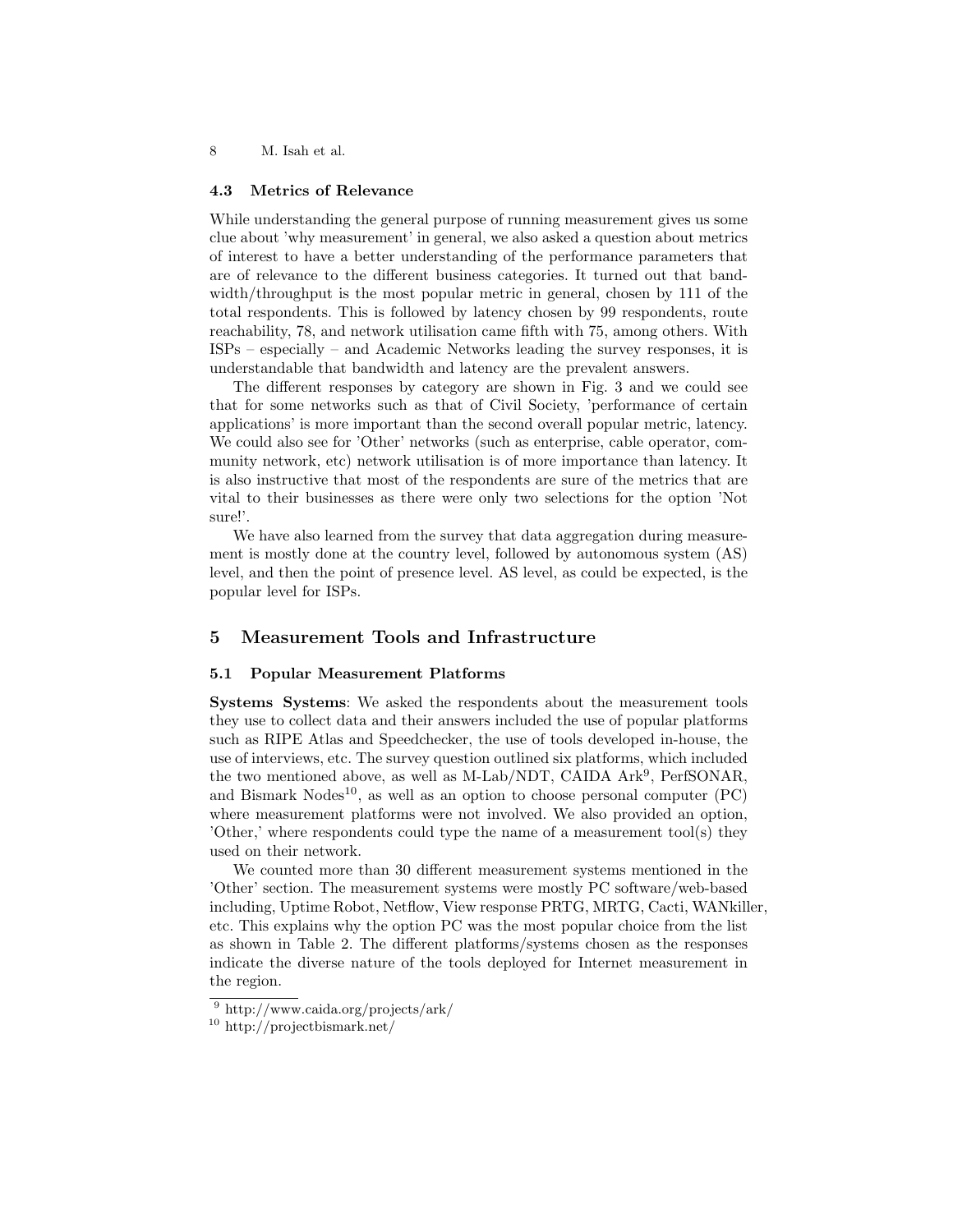

Fig. 3. Metrics of Interest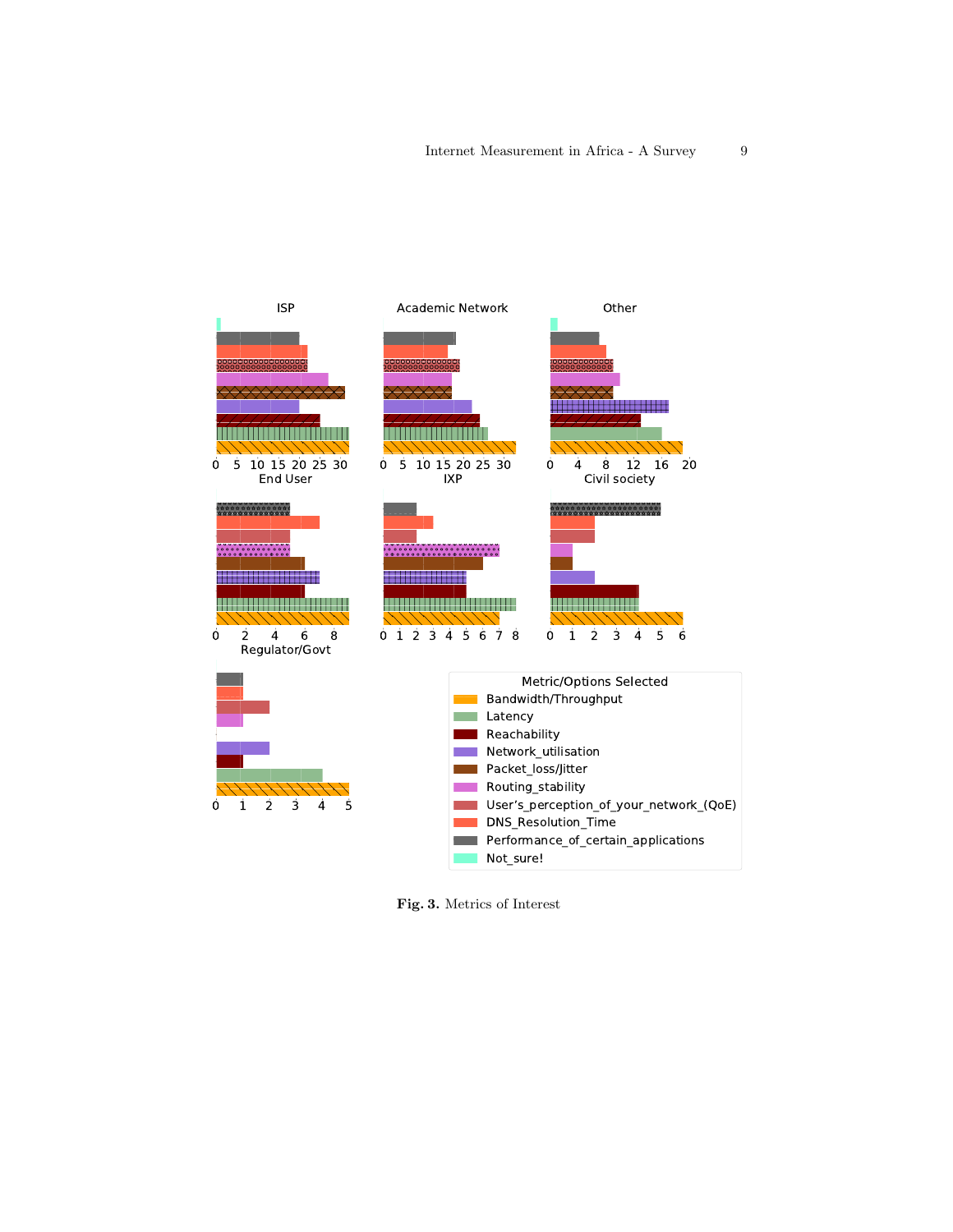| <b>Business</b><br>Category | Academic<br>Network | <b>ISP</b>     | Other    | End      | Civil<br>User society | <b>IXP</b> | Regulator/<br>Govt<br>Agency | Total<br>Responses<br>[%] |
|-----------------------------|---------------------|----------------|----------|----------|-----------------------|------------|------------------------------|---------------------------|
| PC                          | 25.49               | 23.53          | 27.45    | 11.76    | 3.92                  | 3.92       | 3.92                         | 51 [41.50%]               |
| <b>RIPE</b><br>Atlas        | 28.57               | 30.95          | 14.29    | 11.90    | 4.76                  | 9.52       | $\overline{0}$               | 42 [34.10%]               |
| Speed<br>checker            | 26.92               | 26.92          | 15.38    | 15.38    | 7.69                  | 3.85       | 3.85                         | 26 [21.10\%]              |
| Perf<br><b>SONAR</b>        | 70                  | 20             | $\Omega$ | 10       | $\Omega$              | $\Omega$   | $\Omega$                     | 10 [8.1\%]                |
| <b>CAIDA</b><br>Ark         | 37.5                | 25             | $\Omega$ | 12.5     | $\overline{0}$        | 25         | $\theta$                     | $8[6.5\%]$                |
| $M-Lab/$<br><b>NDT</b>      | 33.33               | $\Omega$       | 33.33    | $\Omega$ | 33.33                 | $\Omega$   | $\Omega$                     | $3 [2.40\%]$              |
| <b>Bismark</b>              | $\overline{0}$      | $\overline{0}$ | $\theta$ | $\Omega$ | $\overline{0}$        | $\Omega$   | $\Omega$                     | $\Omega$                  |

Table 2. Measurement platforms usage by percentage

RIPE Atlas, selected by 29% of respondents, is the most frequently used platform in the region. This is likely because RIPE probes are the most-widely deployed of hardware measurement platforms in Africa with 231 active probes and anchors, as of 10 May 2019, distributed in 126 Autonomous Systems (ASes) (39 of which have both IPv4 and IPv6 connectivity). This represents quite a little coverage of 7.3% of the 1,728 ASNs issued by AFRINIC. What is surprising, however, is that the other measurement platforms were not as patronised by networks across the continent despite the fact they allow for some vital measurement projects not available with RIPE.

For instance, bandwidth/throughput is the most popular metric as discussed in §4.3 and PerfSONAR is a software-based tool that allows for TCP/UDP throughput measurement, unlike the RIPE platform that does not have such a measurement feature, nevertheless, PerfSONAR was chosen by only 10 respondents. Speedchecker and M-Lab/NDT are two platforms that also provide throughput measurement feature and while the former is the second most-voted platform, M-Lab had only 3 votes. Speedchecker's ease of use could be the reason for its popularity as the software could be installed on hand-held devices or be directly integrated into websites for seamless measurement. On the other hand, the size and the requirements of the server infrastructure necessary to deploy M-Lab/NDT is likely one of the reasons for its minimum spread in the region.

What made RIPE Atlas more popular and added to its widespread adoption, apart from the fact that the project has been around for a number of years, could be the organisation's strategic partnerships with many entities in the African region, such as AFRINIC. We could also attribute the poor utilisation of the useful features provided by the other measurement platforms to lack of awareness from the side of the businesses under review.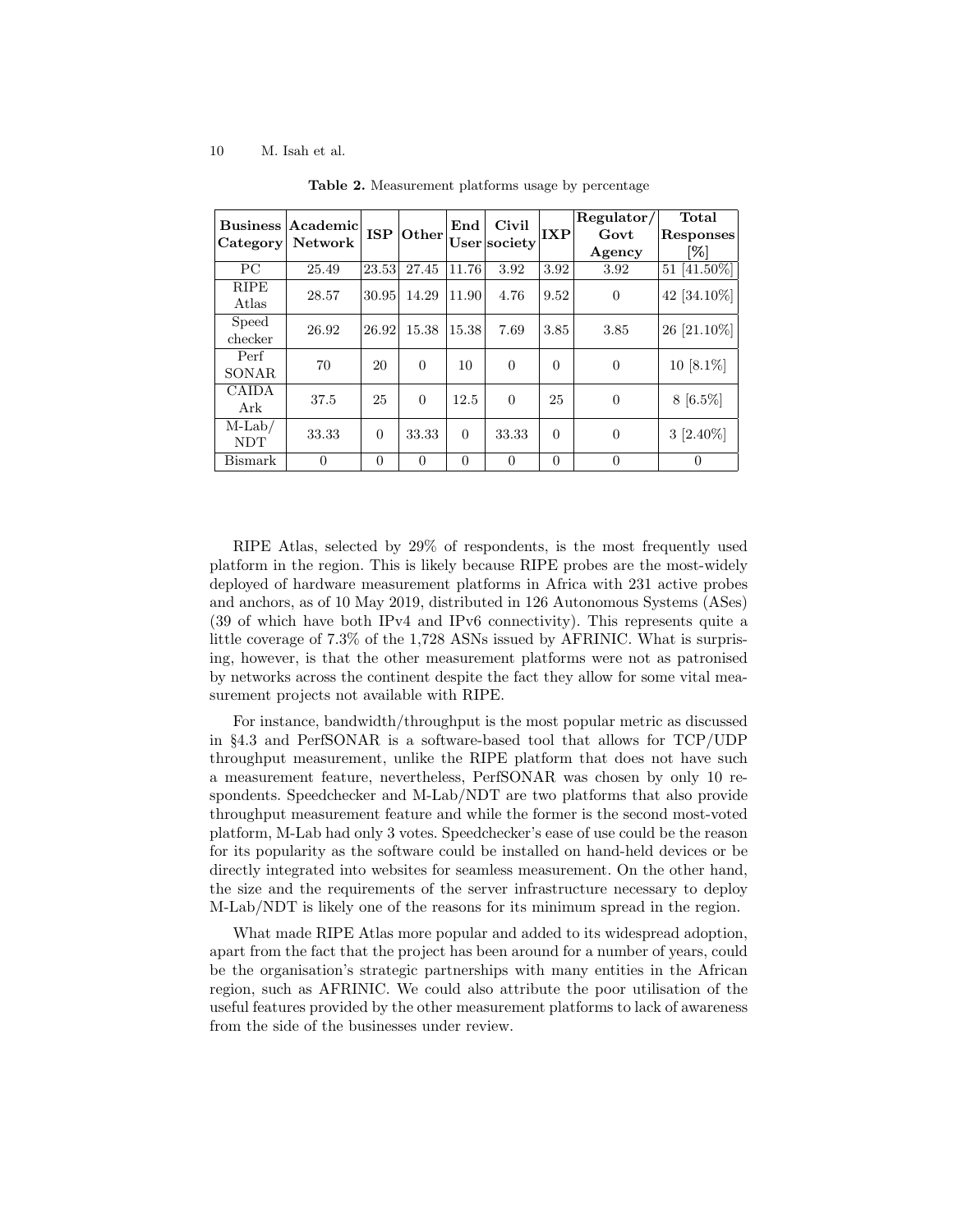Mobile Apps With Africa's Internet mostly accessed through mobile devices, we investigated the use of mobile apps to measure Internet. While businesses could utilise these apps to understand what customers receive, the customers, on the other hand, could use the apps to know if their networks is at the level expected. As could be seen from Fig. 4, mobile measurement apps are not as popular as the measurement platforms discussed, with more than half of our respondents not using any of the apps. This could be understood considering the fact that apps are mostly popular with end users and they form a small number of our respondents. However, the End User category with a total of only 11 respondents had the highest selection of apps per group in comparison to other categories<sup>11</sup>.



Fig. 4. Measurement apps for mobile devices

#### 5.2 Hosting Measurement Platforms

Having established the popular measurement platforms, we attempted to understand the number of businesses which are currently hosting a measurement probe. 65 of the 123 respondents answered that they host no measurement platform, which indicates some level of disinterest in participation in Internet measurement activity by networks in the African region. The most noticeable of this disinterest is in the case of Regulators/Government Agency group with no probe hosted.

Furthermore, ISPs and Academic Networks accounted for 62% of the total number of the platforms hosted, which means that only a few businesses, outside

 $\overline{^{11}}$  End User: 11 respondents, 18 selections; ISP: 35 respondents, 34 selections; etc.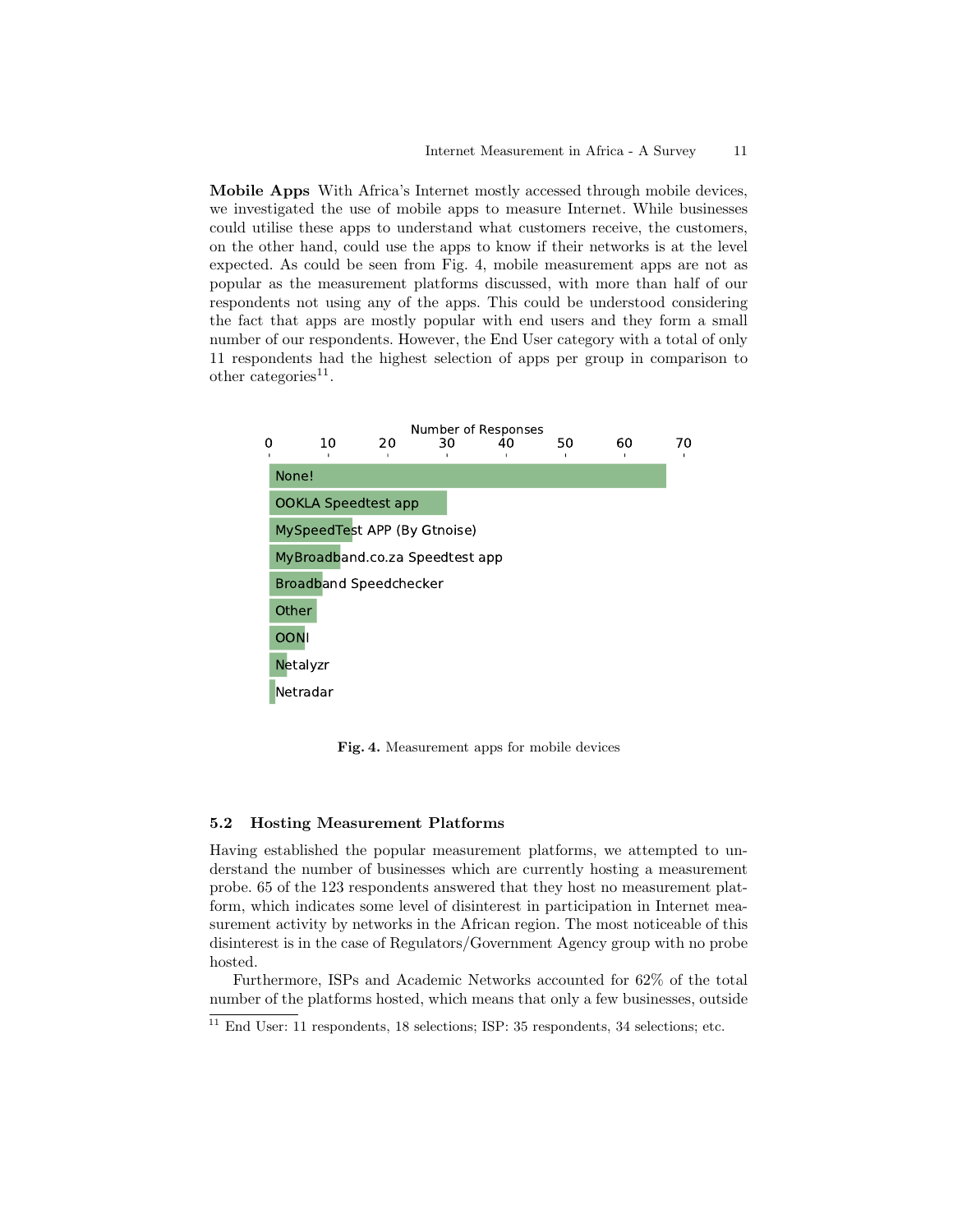| <b>Business</b><br>Category | RIPE<br><b>Atlas</b> |    | Perf-<br>$\sim  \text{Ookla} \text{SONAR} $ | <b>CAIDA</b><br>Ark<br>Monitor | pod          | M-Lab Bismark OONI Sam-<br>Node |   | $ {\rm ProbelKnows} $ |
|-----------------------------|----------------------|----|---------------------------------------------|--------------------------------|--------------|---------------------------------|---|-----------------------|
| <b>ISP</b>                  | 18                   | 9  |                                             |                                | 0            | 0                               | 0 |                       |
| Acad. Network               | 13                   |    | 9                                           | $\overline{2}$                 | 2            |                                 | 0 |                       |
| <b>IXP</b>                  | 6                    |    |                                             | 2                              |              |                                 |   |                       |
| End User                    | 4                    | 0  |                                             | 0                              |              |                                 | 0 |                       |
| Civil society               |                      | 0  |                                             |                                | $\mathbf{0}$ |                                 |   |                       |
| Regulator/Govt              | $\Omega$             |    |                                             |                                | ∩            |                                 | 0 |                       |
| Other                       | 6                    | 2  |                                             | 0                              |              | 0                               | 0 |                       |
| Total                       | 49                   | 13 |                                             | 5                              | 2            |                                 |   |                       |

Table 3. Measurement Platforms Hosting Responses

these 2 categories, are supporting Internet measurement projects. In line with the responses in §5.1, RIPE Atlas probes are the most popular with 41 devices hosted followed by Ookla Speedtest Server as a distant second with 13. SamKnows, OONI Probe, Bismark Node, and M-Lab pod are the least patronised platforms in the region as detailed in Table 3.

Lastly, we used a Likert scale to get respondents to state their satisfaction level with the current measurement platforms in Africa from 'Highly Satisfied' to 'Highly Disappointed'. As shown in Fig. 5, about 70% are either OK, Satisfied, or highly satisfied with what is available and the other 30% are disappointed with the current measurement platforms.



Fig. 5. Level of Satisfaction with the Existing Measurement Platforms

### 5.3 Data Handling

We mentioned in §4.3 that data aggregation during measurement as reported by respondents is mostly done at the country level, followed by AS level, and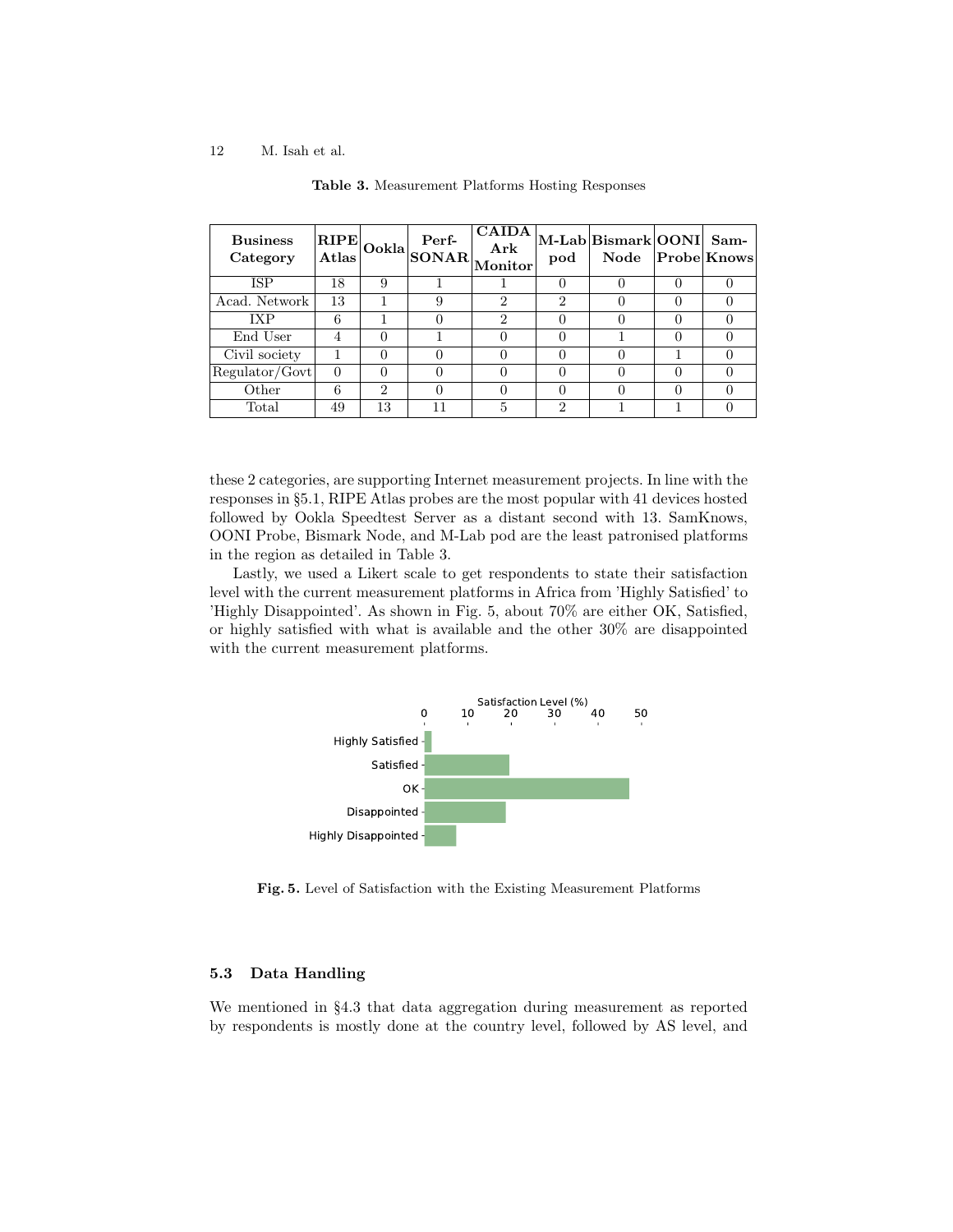then the point of presence level. We asked further questions regarding the measurement data that the respondents collect. These questions bothered on the duration of collected data necessary for analysis, the tools used for the analysis, and the sort of reporting the respondents produced from the data. As for the duration of collected data, 43 of the respondents chose 'Less than a year' option from the question – which is in line with the preference of short term measurements over long term campaigns discussed in  $\S 4.1 - 38$  chose '1-2 years', 13 went for '2-3 years' and 11 chose the 'More than 3 years' options. There are up to 18 respondents who chose the 'Not sure!' option.

Our question related to the tools used for data analysis/visualisation provided three different tools as options, MS Excel, Python tools, and R tools. There is also an option to select whether a respondent was not conducting any analysis as well as the 'Other' option to name the tool that was used if different, or in addition, to the provided options. More than 20 different tools were highlighted by respondents who chose the 'Other' options and their responses included Netflow, Tcpdump, ELK, "Custom dev," "provided by nagios," "utils developed by the University of Reunion", etc. MS Excel was the popular tool used and was voted by 43 respondents, 15 for python and 12 for R. Note that this is a multiple choice question and some respondents chose more than one tool for their answer. Hence, users may be utilising one tool for an aspect of their data analysis and another for a different aspect. Lastly, 52 of the respondents reported not to be carrying out any analysis/visualisation and this figure is closed to the number of respondents who are not running any measurement as reported earlier.

For the question related to reporting the measurement data, respondents included termly reports (daily, weekly, monthly, and yearly), real-time monitoring, research analysis, and reporting a one-off performance analysis on a need-basis, as the different ways that the data measured was reported.

### 6 Discussion

#### 6.1 Conducting Measurement

Our survey results show that Internet measurement campaigns are not a commonplace in the African region. Measurement campaigns that could run for a considerable amount of time were not very popular with the different business categories, as discussed in §4.1, despite the benefits that could be derived therefrom. Only 25.20% acknowledged to have run some measurement campaign in the past. Most networks prefer short-term measurement exercises, apparently to understand what was happening at that moment, which could be adequate in some instances. There seemed to be no interest in carrying out a continuous measurement, which could give the businesses a bigger picture of their networks and/or that of their customers.

Furthermore, with only 55.28% of respondents carrying out some measurement, it means that almost half of the members of the networks surveyed are not carrying measurements on their networks. We have also mentioned in the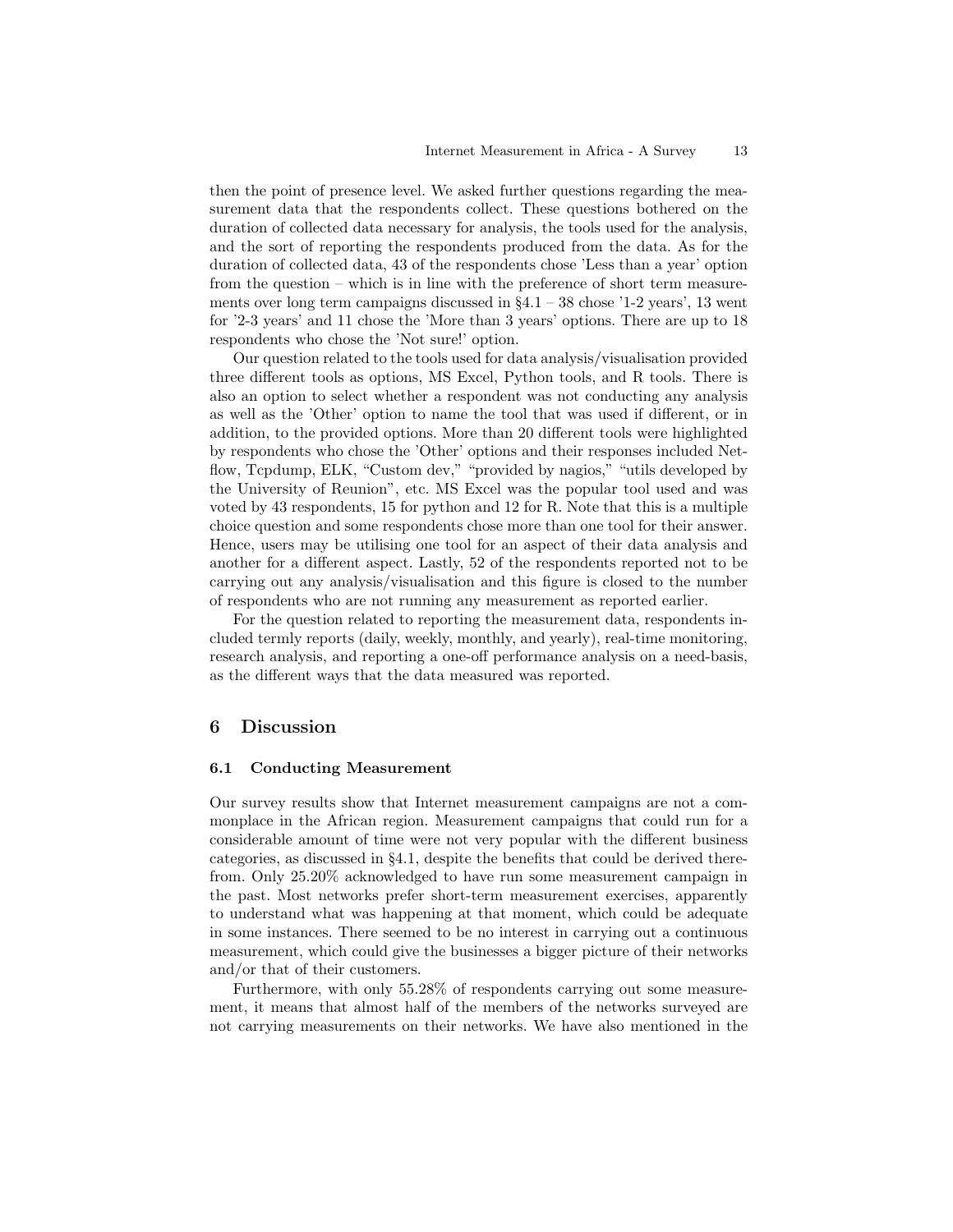previous section that 52 of the respondents indicated that they do not carry out analysis/visualisation of any measurement data. As will be elaborated in the following subsection, there is a lack of awareness on what Internet measurement entails, what available tools are out there, what benefits it brings to a business, etc.

We could also see some poor handling of issues related to measurement when we look at statistics from an external body, such as RIPE NCC. RIPE Atlas records show that, of the 1026 probes delivered to users across the African region between 13 June 2014 and 10 May 2019, only 231 (22.5%) are currently connected as depicted in Fig. 6. Around 10% of the probes were never connected to the Internet and a whopping 60% of the nodes were abandoned (meaning they have not been connected for a long period of time). While we should take into account many possible reasons for disconnecting the probes – for instance, equipment damage, loss, and users who disconnected the probes because the devices were no more needed – when counting the number of abandoned probes, it is still a large number of devices that are left unconnected to the network for a very long time. While it is important that platform providers distribute more probes and for businesses and individuals to accept and deploy the devices, an important factor in the success of Internet measurement is keeping the devices running all the time for as long as possible. The 7% disconnected nodes on the figure are devices that have been offline for a short period of time.



Fig. 6. Status of RIPE Atlas probes in Africa as of 10 May 2019

#### 6.2 Awareness and Skills Development

We asked a question in the survey regarding the lack of use of Internet measurement platforms in order to understand the reasons for the apathy in conducting Internet measurement in the region. As it can be observed from Fig. 7, "Lack of technical know-how" was cited as the number one reason indicating the need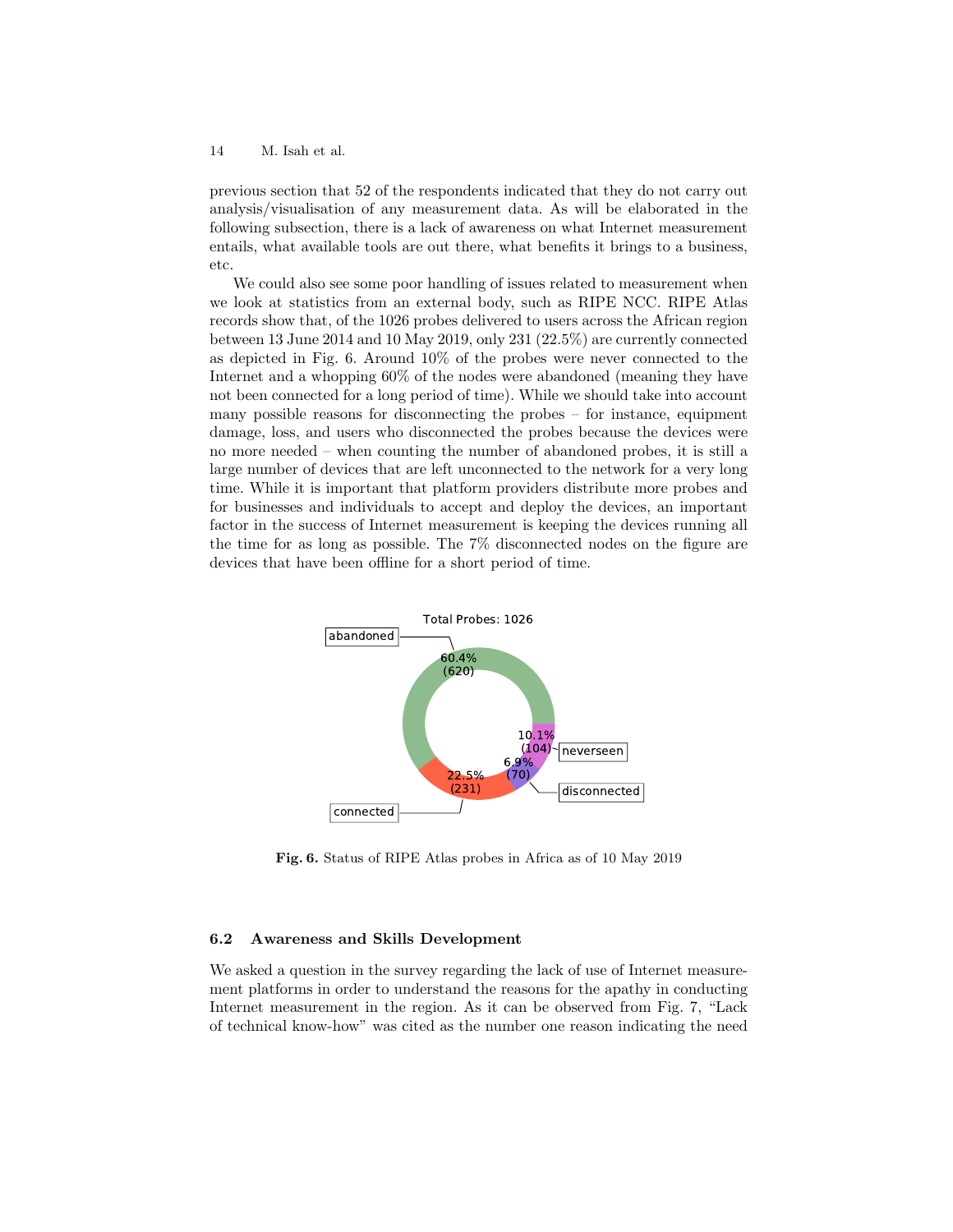

Fig. 7. Reasons Respondents were not Using the Measurement Platforms

for skills development. The second option, "Lack of data processing and visualisation tools,' is also an indication that there is a need for awareness and skills development campaigns to introduce some of the users concerned to many open source platforms that they could use for analysis and data visualisation. There are some answers from the 12 respondents who chose the 'Other' option, which included "My laptop is sufficient because I share the same WI-FI connections with my phone", "Not sure", "do not have any", "not aware of their existence", etc. These responses all point to the fact that there is a need for some awareness campaign regarding Internet measurement.

The need for skills is a recurring decimal in other questions that were asked in the survey. To establish the factors hindering Internet measurement in Africa, a question about the factors provided a number of options for respondents to choose from as well as the 'Other' option for respondents who would add factors not captured in our list. Respondents chose different factors as shown in Fig. 8 and the two votes for 'Other' came with the following statements: "Lack of awareness of tools and the importance of the subject" and another response "I don't think enough people care enough to do it." In addition, we could see from the figure that "Lack of well-trained personnel" is the most voted factor with 73 followed by lack of interest with 57 all pointing to the need for training in order for Internet measurement to pick up pace in Africa.

Similarly, when we asked an open-ended question "What do you think is currently missing in the available measurement platforms/tools in Africa?" we got 47 answers mostly pointing on the need to develop skills. Following are some of the views of the respondents: "... Nous avons des ingnieurs sur place mais il faut de renforcement de capacit sur les outils/plateformes de mtrologie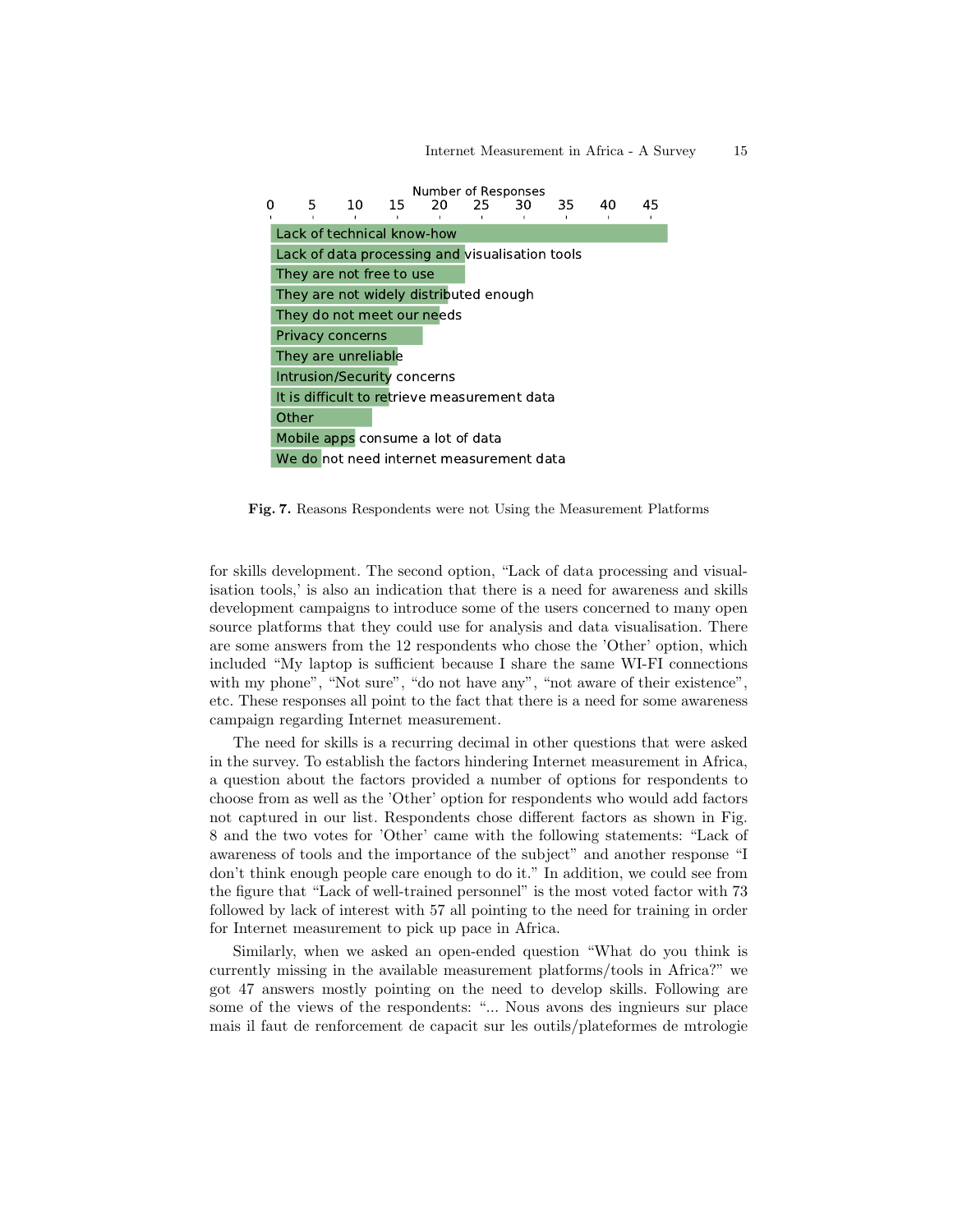de l'internet." which means "We have engineers on site but we need capacity building on the tools / platforms for measuring the Internet." "Some training and accessibility to the tools will help", "more training and know-how sessions across Africa", "Enough service to the rural communities," "Make internet scalable and available for every one," "Enabling law that protect privacy," "knowledge about the tools", etc.



Fig. 8. Factors Hindering Internet Measurement in Africa

### 6.3 Privacy and Security

Privacy and security concerns could have an impact on the adoption of Internet measurement in the region. To understand whether privacy and security rules and regulations have impacted on the prevalence of Internet measurement in Africa, we asked the respondents whether there are rules regulating passive Internet measurement in their countries and provided them with three options to choose from, 'YES', 'NO', and 'Not Sure!'. As can be seen from Fig. 9 most of the respondents (52.85%) are not aware if such laws exist in their country. Roughly a third of the respondents (30.08%) answered that such Internet privacy and security laws do not exist in their country. A small fraction of the respondents, 17%, answered positively on the availability of a privacy and security laws in their country. When we grouped the responses by country, we realised that, with the exception of Ghana where the four respondents answered 'YES', responses from same countries were alternating between 'YES','NO', and 'Not Sure!'. It is clear that even if such laws exist in countries where some respondents answered in the positive, the majority are not aware of the regulations.

There is no evidence from our data to show that privacy and security laws have any bearing on the prevalence of measurement in the region.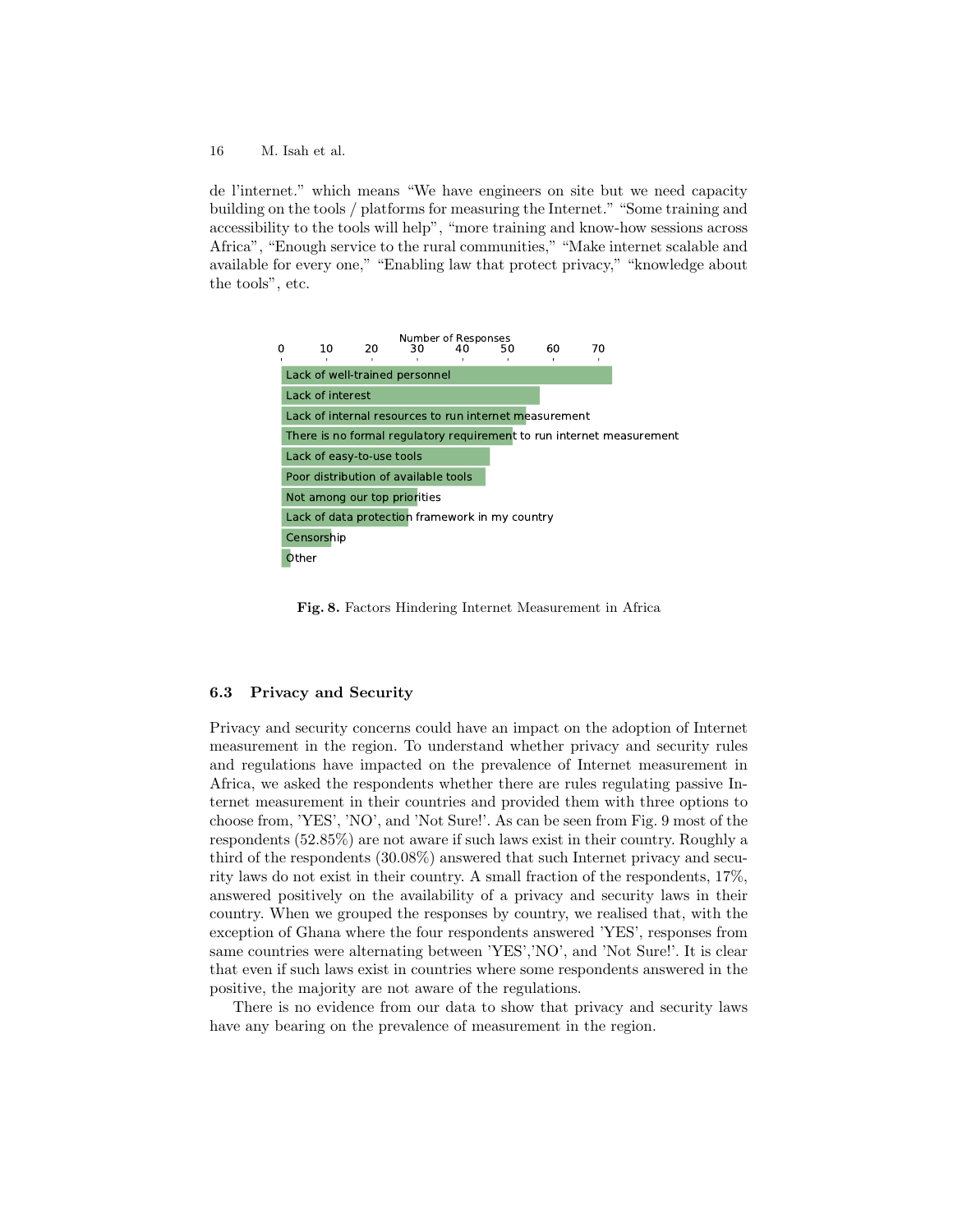

Fig. 9. Presence and level of awareness about privacy Laws

# 7 Conclusions and Recommendations

There has been a growing interest in measuring the different aspects of Internet connectivity and performance in Africa. This could be seen in the rise in measurement probes deployment across the continent and the number of research literature produced in recent years. The region, however, lags in terms of substantial deployment of probes in comparison with other regions across the world. This issue and the other areas of concerned discussed in the paper – including the poor rate at which Internet measurement is conducted and the lack of awareness and the necessary skills to handle measurement campaigns – need to be addressed in order to generate high fidelity data regarding the continents Internet operations. We believe the following points could help in this regard.

- 1. There is a need for Internet bodies and groups in Africa, such as AFRINIC, \*NOGs, ISOC, IGF, etc, to actively sensitise the Internet community in the region of the benefits of participating in Internet measurement projects – with some focus given to the wireless networks as the number one source of connectivity in Africa. Local chapters of these bodies and groups should also create awareness about any existing laws regulating the use of traffic data.
- 2. The Internet bodies and groups should also increase the number of skills acquisition workshops where network administrators and users are taught the skills needed to conduct Internet measurement and data analysis. The local chapters should be encouraged to organise workshops of capacity building in the Internet measurement area. Internet measurement training programs and resources should be made available via online MOOCs or offline for the thousands who may not be able to attend training events.
- 3. There is a need for businesses, institutions, and individuals in Africa to host more probes/servers to increase the number of measurement vantage points in the region. It is also vital that these devices should be kept running at all time. Platform providers and their ambassadors should increase distribution and follow-up to ensure that probes stay connected to the Internet.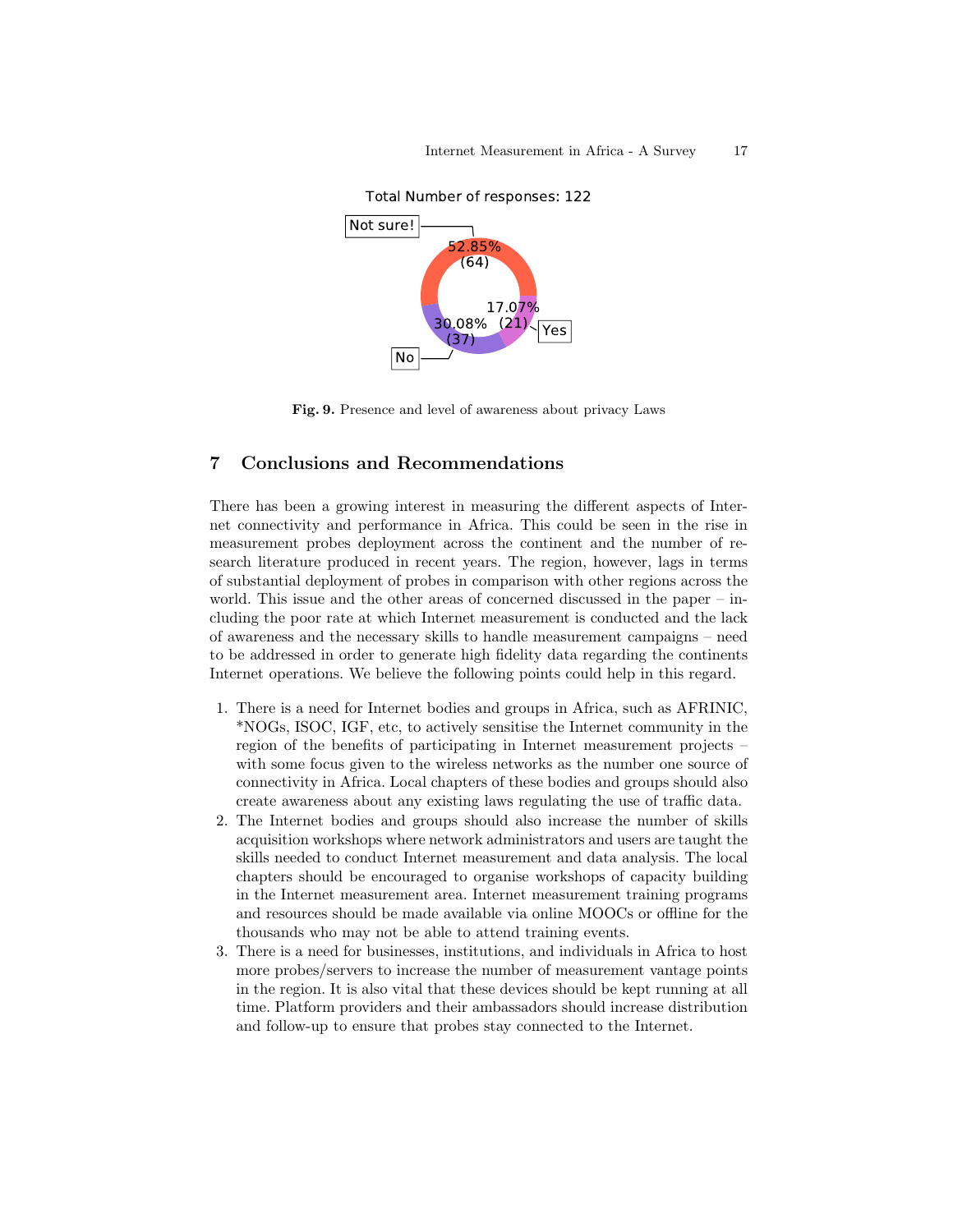- 18 M. Isah et al.
- 4. There is a need for collaborations between researchers in the academia and between them and the network engineers running the Internet. The researchers could use the practical knowledge of and insights from the engineers in building research questions that reflect reality. The Internet bodies should facilitate these collaborations.
- 5. While there is no evidence to show that privacy and security laws have any bearing on the prevalence of measurement in Africa, the governments in the region need to be proactive in coming up with laws that govern the usage of user traffic for the purpose of conducting Internet measurement. The governments should create awareness of the new or any existing law in this area and ensure compliance.
- 6. Our study also reveals that there is no silver bullet in terms of measurement platforms as a one-size-fits-all solution. Most if not all the existing platforms were built in the context of the developed world and did not take into account the particularities of African networks (or the developing world). In many African countries, there is a high prevalence of mobile phones/wireless networks and any new measurement initiative should take into account this reality. As such, incorporating spectrum sensing and QoE metrics could be an interesting improvement to existing solutions.
- 7. Moreover, the lack of interoperability between platforms and the lack of standardisation in the data models limit the sharing of information between platforms – feature that can be used to correlate different metrics for e.g. congestion and QoE. This could be another area of improvement.

# Acknowledgment

Authors would like to thank Roderick Fanou of CAIDA/UC San Diego for his many vital pointers during the course of this study.

# References

- 1. RIPE Atlas: A global internet measurement network. Internet Protocol Journal 18.3 (2015). https://atlas.ripe.net/.
- 2. Dovrolis, Constantine, Krishna Gummadi, Aleksandar Kuzmanovic, and Sascha D. Meinrath. "Measurement lab: Overview and an invitation to the research community." ACM SIGCOMM Computer Communication Review 40, no. 3 (2010): 53-56.
- 3. Hanemann, Andreas, Jeff W. Boote, Eric L. Boyd, Jrme Durand, Loukik Kudarimoti, Roman apacz, D. Martin Swany, Szymon Trocha, and Jason Zurawski. "Perfsonar: A service oriented architecture for multi-domain network monitoring." In International conference on service-oriented computing, pp. 241-254. Springer, Berlin, Heidelberg, 2005.
- 4. Nikravesh, Ashkan, Hongyi Yao, Shichang Xu, David Choffnes, and Z. Morley Mao. "Mobilyzer: An open platform for controllable mobile network measurements." In Proceedings of the 13th Annual International Conference on Mobile Systems, Applications, and Services, pp. 389-404. ACM, 2015.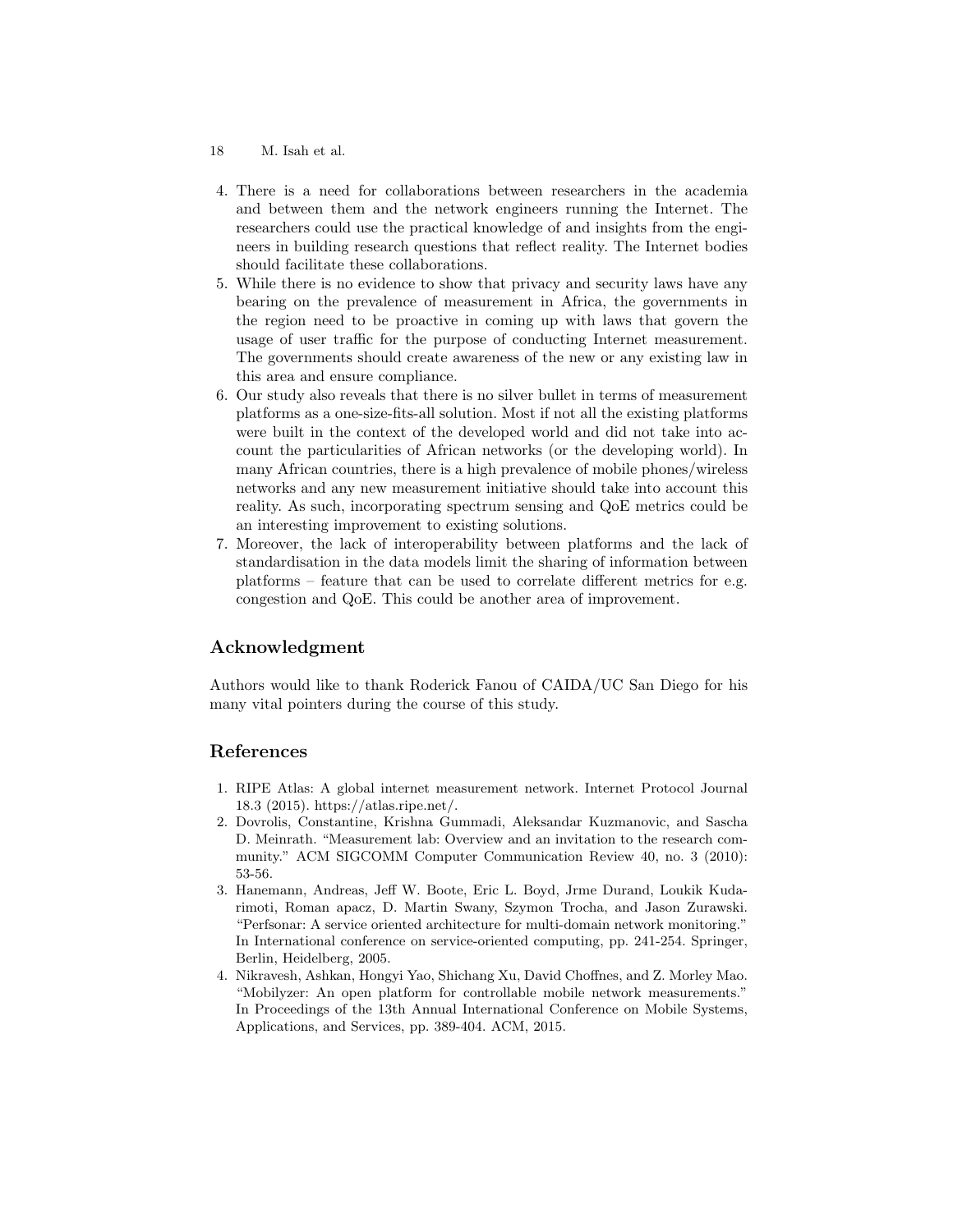- 5. Sonntag, Sebastian, Jukka Manner, and Lennart Schulte. "Netradar-Measuring the wireless world." In 2013 11th International Symposium and Workshops on Modeling and Optimization in Mobile, Ad Hoc and Wireless Networks (WiOpt), pp. 29-34. IEEE, 2013.
- 6. Kreibich, Christian, Nicholas Weaver, Boris Nechaev, and Vern Paxson. "Netalyzr: illuminating the edge network." In Proceedings of the 10th ACM SIGCOMM conference on Internet measurement, pp. 246-259. ACM, 2010.
- 7. Ali Safari Khatouni, Marco Mellia, Marco Ajmone Marsan, Stefan Alfredsson, Jonas Karlsson, Anna Brunstrom, Ozgu Alay, Andra Lutu, Cise Midoglu, and Vincenzo Mancuso. "Speedtest-like measurements in 3G/4G networks: the MON-ROE experience." In 2017 29th International Teletraffic Congress (ITC 29), vol. 1, pp. 169-177. IEEE, 2017.
- 8. Faggiani, Adriano, Enrico Gregori, Luciano Lenzini, Valerio Luconi, and Alessio Vecchio. "Smartphone-based crowdsourcing for network monitoring: opportunities, challenges, and a case study." IEEE Communications Magazine 52, no. 1 (2014): 106-113.
- 9. Dischinger, Marcel, Massimiliano Marcon, Saikat Guha, P. Krishna Gummadi, Ratul Mahajan, and Stefan Saroiu. "Glasnost: Enabling End Users to Detect Traffic Differentiation." In NSDI, pp. 405-418. 2010.
- 10. Kanuparthy, Partha, and Constantine Dovrolis. "ShaperProbe: end-to-end detection of ISP traffic shaping using active methods." In Proceedings of the 2011 ACM SIGCOMM conference on Internet measurement conference, pp. 473-482. ACM, 2011.
- 11. Dischinger, M., Haeberlen, A., Gummadi, K.P. and Saroiu, S., 2007, October. Characterizing residential broadband networks. In Internet measurement conference (Vol. 7, pp. 43-56).
- 12. Muckaden, S. "Myspeedtest: Active and Passive Measurements of Cellular Data Networks Myspeedtest: Active and Passive." In Proc. ISMA. 2013.
- 13. Gran, Ernst Gunnar, Thomas Dreibholz, and Amund Kvalbein. "NorNet CoreA multi-homed research testbed." Computer Networks 61 (2014): 75-87.
- 14. Shepard, Clayton, Ahmad Rahmati, Chad Tossell, Lin Zhong, and Phillip Kortum. "LiveLab: measuring wireless networks and smartphone users in the field." ACM SIGMETRICS Performance Evaluation
- 15. J. Gilmore, N. Huysamen, and A. Krzesinski. "Mapping the african internet." In Proceedings Southern African Telecommunication Networks and Applications Conference (SATNAC), Mauritius. 2007.
- 16. Chavula, Josiah, Nick Feamster, Antoine Bagula, and Hussein Suleman. "Quantifying the effects of circuitous routes on the latency of intra-Africa internet traffic: a study of research and education networks." In International Conference on e-Infrastructure and e-Services for Developing Countries, pp. 64-73. Springer, Cham, 2014.
- 17. R. Fanou, P. Francois, and E. Aben. "On the diversity of interdomain routing in africa." In International Conference on Passive and Active Network Measurement, pp. 41-54. Springer, Cham, 2015.
- 18. R. Fanou,P. Francois, E. Aben, M. Mwangi, N. Goburdhan, F. Valera: Four years tracking unrevealed topological changes in the African interdomain. Elsevier Computer Communications Journal (July 2017)
- 19. A. Gupta, M. Calder, N. Feamster, M. Chetty, E. Calandro, E. Katz-Bassett: Peering at the Internets Frontier: A First Look at ISP Interconnectivity in Africa. In: Proc. Passive and Active Measurement Conference (PAM) (2014)